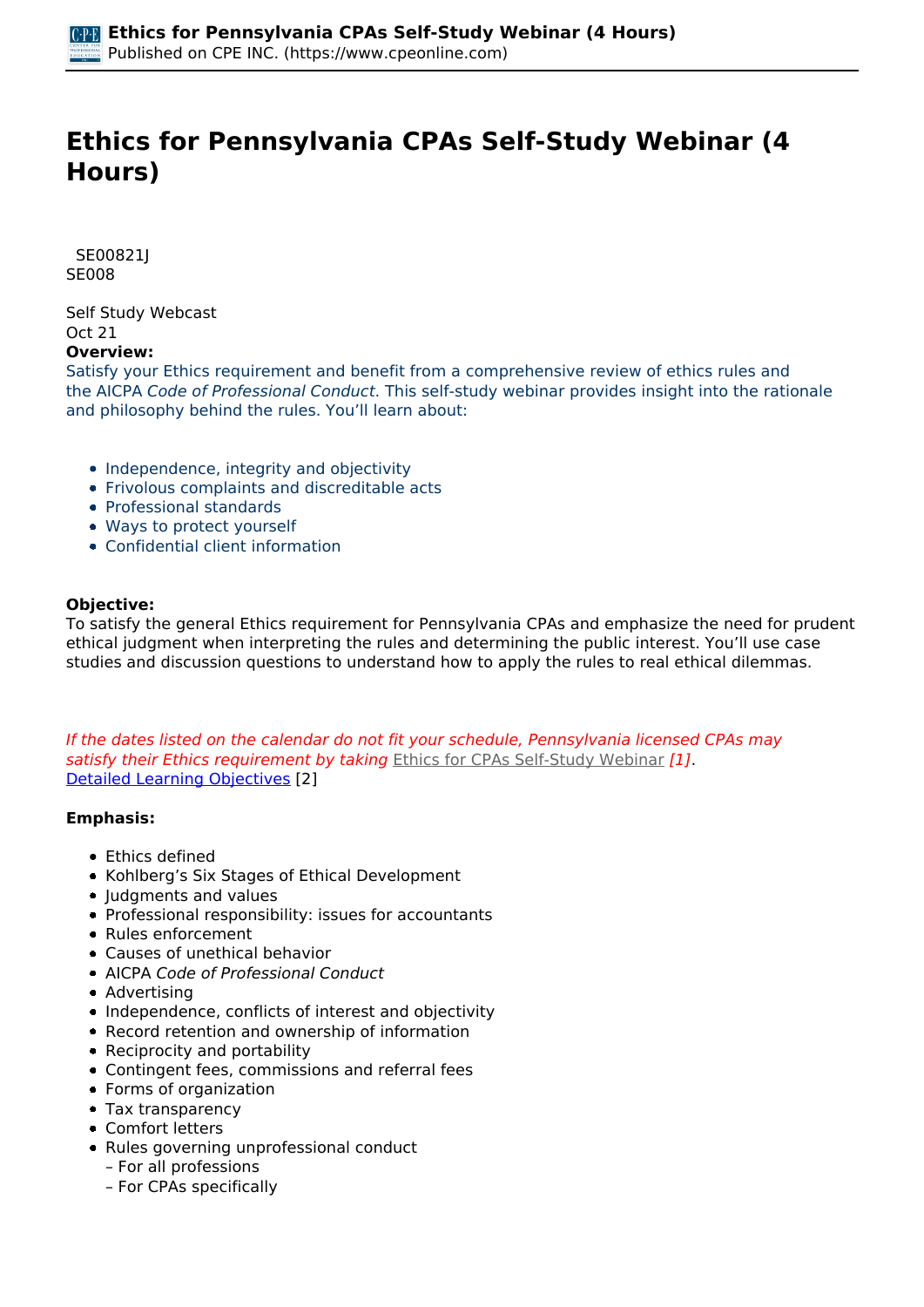

*• Recognize the motivations for ethical behavior as identified in Kohlberg's stages of moral development • Recognize the relative pressure put upon the CPA preparer during the current COVID-19 pandemic • Identify the professional mandates that prevent CPAs from claiming ignorance of the rules and standards applicable to their ethical behavior • Identify the licensing board's primary consideration when disciplining a licensee • Recognize the practitioner's responsibilities to the IRS in regards to client information requests • Identify the time frame in which a practitioner must obtain the informed consent of clients in which the practitioner has a conflict of interest • Determine the single most important consideration when determining the most ethical choice of action(s) • Recognize the primary concern with the performance of attest services for non-attest clients • Identify threats to the practitioner's integrity and objectivity • Identify the work paper retention requirements of the Code of Conduct • Identify the entity responsible for the promulgation of US GAAP • Recognize the primary concerns with contingent fees within the profession • Recognize confidentiality restrictions in the accounting profession • Identify permissible and non- permissible CPA firm names* 

*Bottom***Prerequisite:**  *None.*

## **Preparation:**

*No advance preparation required.*

## **Level of Knowledge:**

*Basic.*



 *[NASBA & State Sponsor Information](https://www.cpeonline.com/sponsor-information)  |  [Policies](https://www.cpeonline.com/policies)*